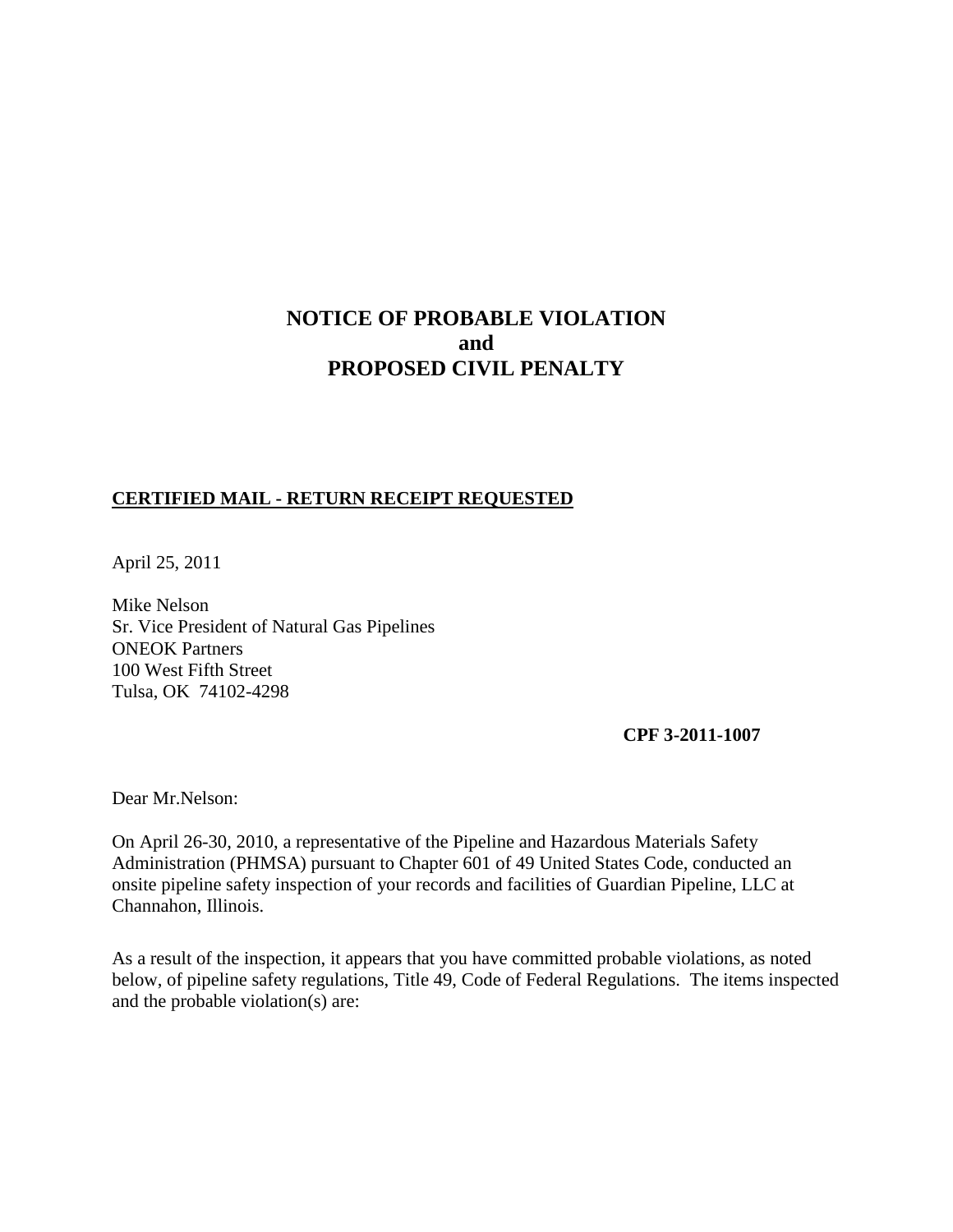**1. §192.709 (c) Transmission lines: Record keeping.**

**A record of each patrol, survey, inspection, and test required by subparts L and M of this part must be retained for at least 5 years or until the next patrol, survey, inspection, or test is complete, whichever is longer.**

§192.625 Odorization of gas.

§192.625(f) Each operator shall conduct periodic sampling of combustible gases to assure the proper concentration of odorant.

Guardian was unable to produce annual inspection records for the inspection and testing of the domestic odorizer at the Channahon, IL compressor station for the calendar years 2007, 2008, and 2009.

Guardian's operating procedure, OKSop3.080.402 – "Odorization of Gas", specifies that odorizers be sampled and tested once each calendar year. A record of the inspection and testing is required per the requirements of §192.709 (c).

#### **2. §192.709 (c) Transmission lines: Record keeping.**

**A record of each patrol, survey, inspection, and test required by subparts L and M of this part must be retained for at least 5 years or until the next patrol, survey, inspection, or test is complete, whichever is longer.**

§192.731 Compressor stations: Inspection and testing of relief devices.

§192.731(c) Each remote control shutdown device must be inspected and tested at intervals not exceeding 15 months, but at least once each calendar year, to determine that it functions properly.

Guardian could not produce required records for the annual inspection and testing of the discharge pressure transmitter located at the Channahon, IL compressor station for the calendar years 2007, 2008, and 2009.

Guardian's operating procedure, OKSops3.030.301 – "Remote Control Shutdown Devices, Inspection, Maintenance, and Calibration", specifies annual testing and calibration of station shutdown instrumentation and devices. At the Channahon, IL compressor station the discharge pressure transmitter serves as the primary shut down device that requires a record of such testing and calibration per §192.709(c).